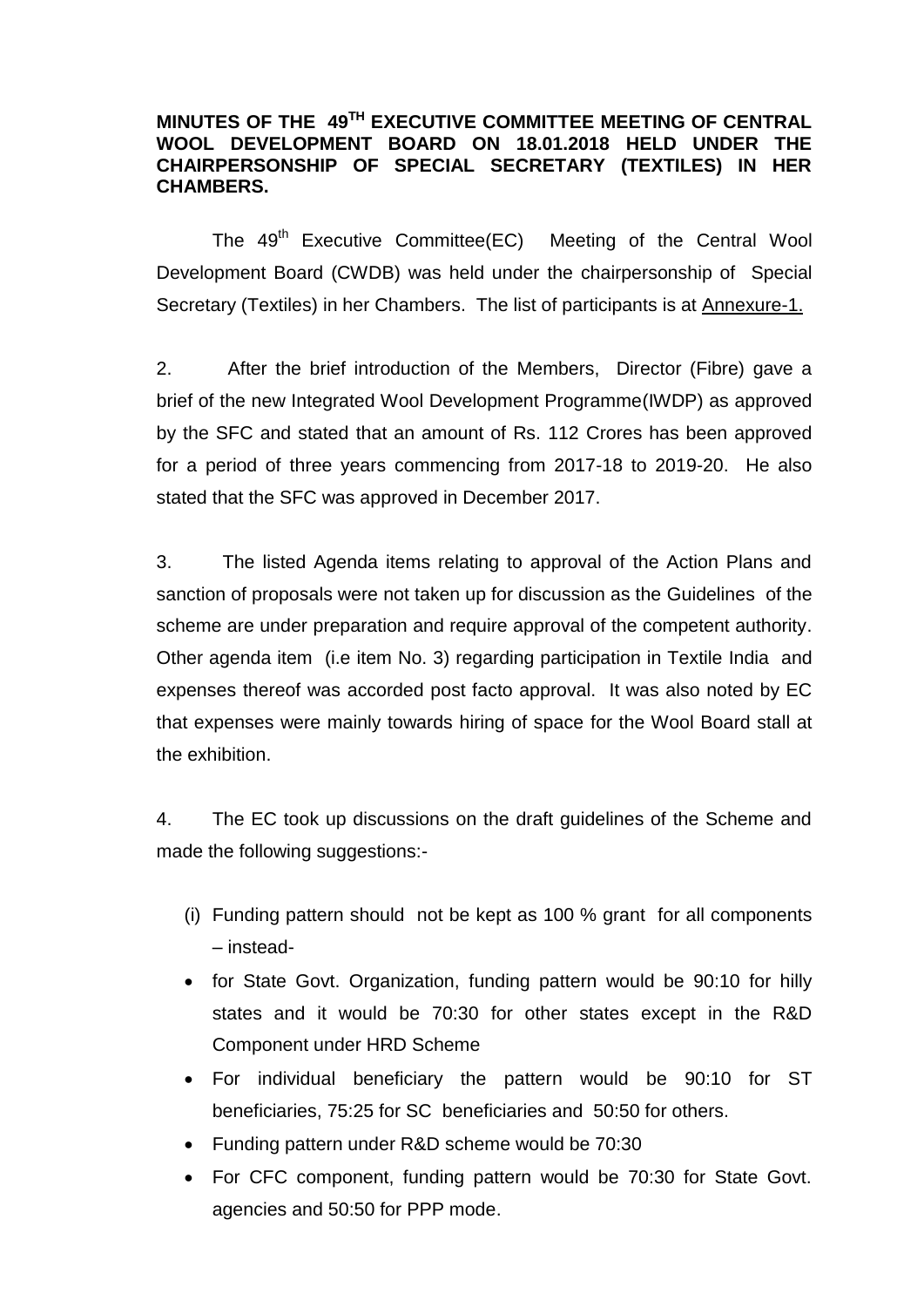- (ii) The unit costs under each scheme should be included in the guideline alongwith the ceiling for each project proposal. ED, WRA will provide the unit cost for standardisation and branding component immediately for incorporation in the guidelines.
- (iii) The eligible Implementing Agency should also be indicated against each component
- (iv)All incentives related components like incentive for transportation, machine shearing etc are to be dropped due to challenges in implementation.
- (v) Financial Assistance/incentive for formation of wool producing societies will be done as per norms of Ministry of Rural Development.

## Implementation Strategy:

5. The Committee noted that the CWDB does not have any field staff for implementing the Wool Sector Schemes. It was therefore agreed that Textile Commissioner will facilitate, liasion and monitor implementation of the schemes by the State Governments through the Regional Offices of TxC and nominate a Dy. Director in the Head Office for this purpose.

6. The Committee directed that the draft guidelines may be accordingly finalised in 3 days and should be shared with Textile Commissioner for elaborating on the implementation arrangements.

7. The next EC meeting would be held in the first week of February, 2018 to finalise the proposals and ensure that the releases are made under the scheme during the current Financial Year.

9. The meeting ended with Vote of thanks to Chair.